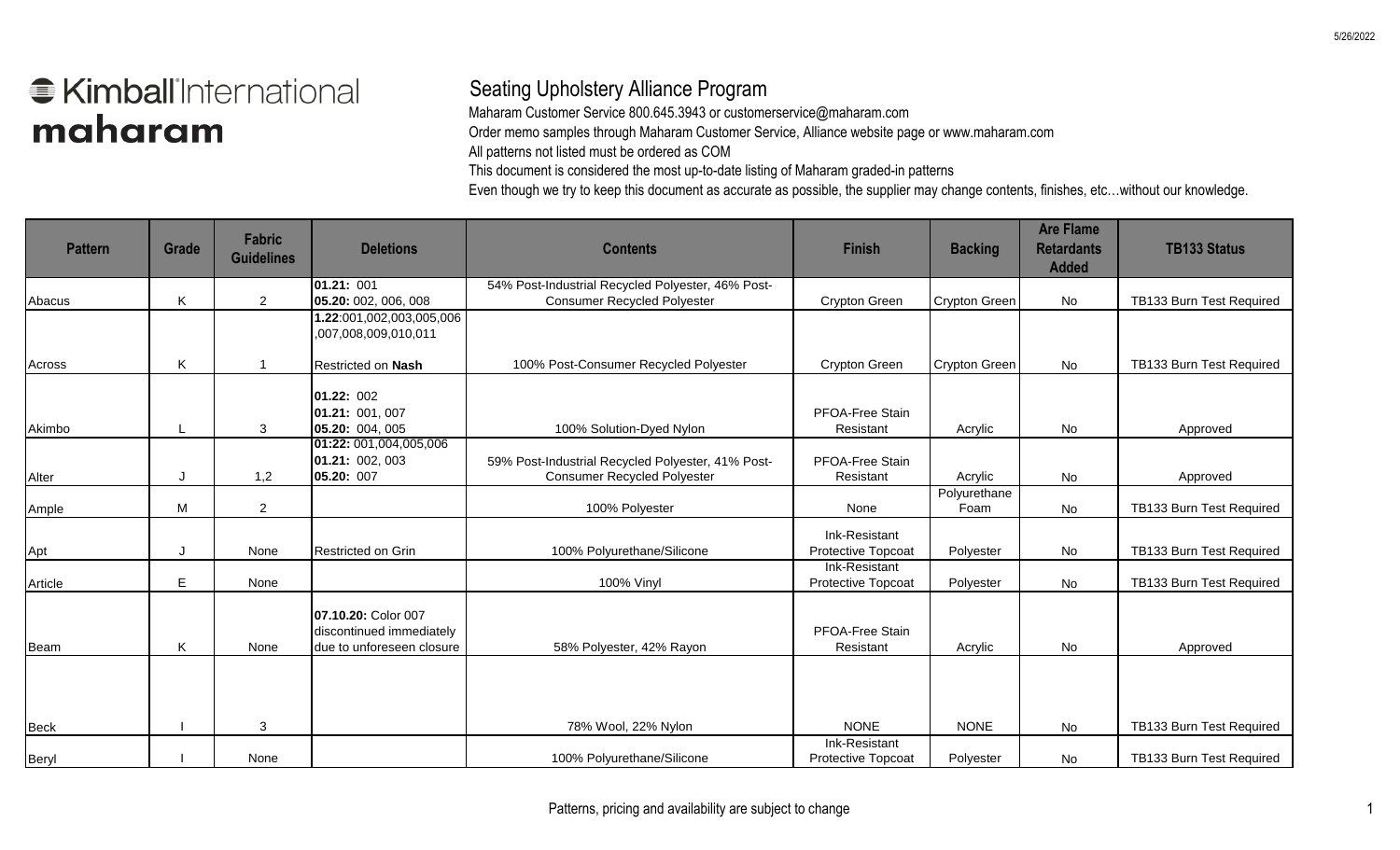| <b>Pattern</b>      | <b>Grade</b> | <b>Fabric</b><br><b>Guidelines</b> | <b>Deletions</b>                                | <b>Contents</b>                                                                                                                | <b>Finish</b>                       | <b>Backing</b>        | <b>Are Flame</b><br><b>Retardants</b><br><b>Added</b> | <b>TB133 Status</b>      |
|---------------------|--------------|------------------------------------|-------------------------------------------------|--------------------------------------------------------------------------------------------------------------------------------|-------------------------------------|-----------------------|-------------------------------------------------------|--------------------------|
|                     |              |                                    | 01.22: 007                                      |                                                                                                                                |                                     |                       |                                                       |                          |
|                     |              |                                    | 01.21: 001                                      |                                                                                                                                |                                     |                       |                                                       |                          |
| Beside              | K            | None                               | 04.19:009                                       | 66% Polyester, 34% Cotton                                                                                                      | Crypton                             | Crypton               | No                                                    | TB133 Burn Test Required |
|                     |              |                                    | 01.22:<br>005,006,007,010,012<br>01.21: 002     |                                                                                                                                |                                     |                       |                                                       |                          |
| Bitmap              | G            |                                    | 04.19: 003, 008, 009, 011                       | <b>100% Vinyl</b>                                                                                                              | <b>Protective Topcoat</b>           | Polyester             | No                                                    | TB133 Burn Test Required |
| Blip                | ${\sf R}$    | $\overline{2}$                     | 01.21: 006, 007, 008<br>05.20: 004<br>04.19:001 | 44% Rayon, 24% Solution-Dyed Nylon, 21% Post-<br>Industrial Recycled Polyester, 11% Post-Consumer<br><b>Recycled Polyester</b> | PFOA-Free Stain<br>Resistant        | Acrylic               | No                                                    | TB133 Burn Test Required |
|                     |              |                                    |                                                 |                                                                                                                                | Ink-Resistant                       |                       |                                                       |                          |
| Bluff               | H            | None                               |                                                 | 100% Polyurethane                                                                                                              | Protective Topcoat                  | Polyester             | No                                                    | TB133 Burn Test Required |
| <b>Bond</b>         | M            | $\overline{a}$                     |                                                 | 100% Non-Phthalate Vinyl                                                                                                       | Polyester                           | Protective<br>Topcoat | No                                                    | TB133 Burn Test Required |
|                     |              |                                    | 01.22:006                                       |                                                                                                                                |                                     | Protective            |                                                       |                          |
| Boundary            | Κ            | $\overline{2}$                     | 04.19:009                                       | 100% Non-Phthalate Vinyl                                                                                                       | Polyester                           | Topcoat               | No                                                    | TB133 Burn Test Required |
| <b>Bright Angle</b> | N            | $\overline{a}$                     |                                                 | 40% Cotton, 33% Polyester, 27% Nylon                                                                                           | PFOA-Free Stain<br>Resistant        | Acrylic               | No                                                    | TB133 Burn Test Required |
| <b>Bright Cube</b>  | Q            | $\overline{2}$                     |                                                 | 40% Cotton, 33% Polyester, 27% Nylon                                                                                           | <b>PFOA-Free Stain</b><br>Resistant | Acrylic               | No                                                    | TB133 Burn Test Required |
| <b>Bright Grid</b>  | N            | $\overline{2}$                     |                                                 | 39% Cotton, 32% Polyester, 29% Nylon                                                                                           | <b>PFOA-Free Stain</b><br>Resistant | Acrylic               | No                                                    | TB133 Burn Test Required |
| <b>Brindle</b>      | $\mathsf{C}$ | None                               |                                                 | 100% Polyester                                                                                                                 | <b>PFOA-Free Stain</b><br>Resistant | Acrylic               | No                                                    | TB133 Burn Test Required |
| <b>Brio</b>         | H            | None                               |                                                 | 55% Polyester, 29% Post-Industrial Recycled Polyester,<br>16% Post-Consumer Recycled Polyester                                 | Crypton                             | Crypton               | No                                                    | TB133 Burn Test Required |
| <b>Buffer</b>       | $\mathsf{R}$ | $\overline{a}$                     |                                                 | 81% Post-Consumer Recycled Polyester, 19% Polyester                                                                            | None                                | None                  | No                                                    | TB133 Burn Test Required |
| Bureau              | G            | $\overline{2}$                     |                                                 | 41% Polyester, 38% Post-Industrial Recycled Polyester,<br>21% Post-Consumer Recycled Polyester                                 | PFOA-Free Stain<br>Resistant        | None                  | <b>No</b>                                             | TB133 Burn Test Required |
| Bushel              | $\mathsf J$  | $\mathbf{3}$                       |                                                 | 45% Solution-Dyed Nylon, 45% Solution-Dyed Post-<br>Industrial Recycled Nylon, 9% Polyester, 1% Polyolefin                     | None                                | Acrylic               | No                                                    | TB133 Burn Test Required |
| Campana             | K            | 3                                  |                                                 | 85% Wool, 15% Nylon                                                                                                            | None                                | None                  | No                                                    | TB133 Burn Test Required |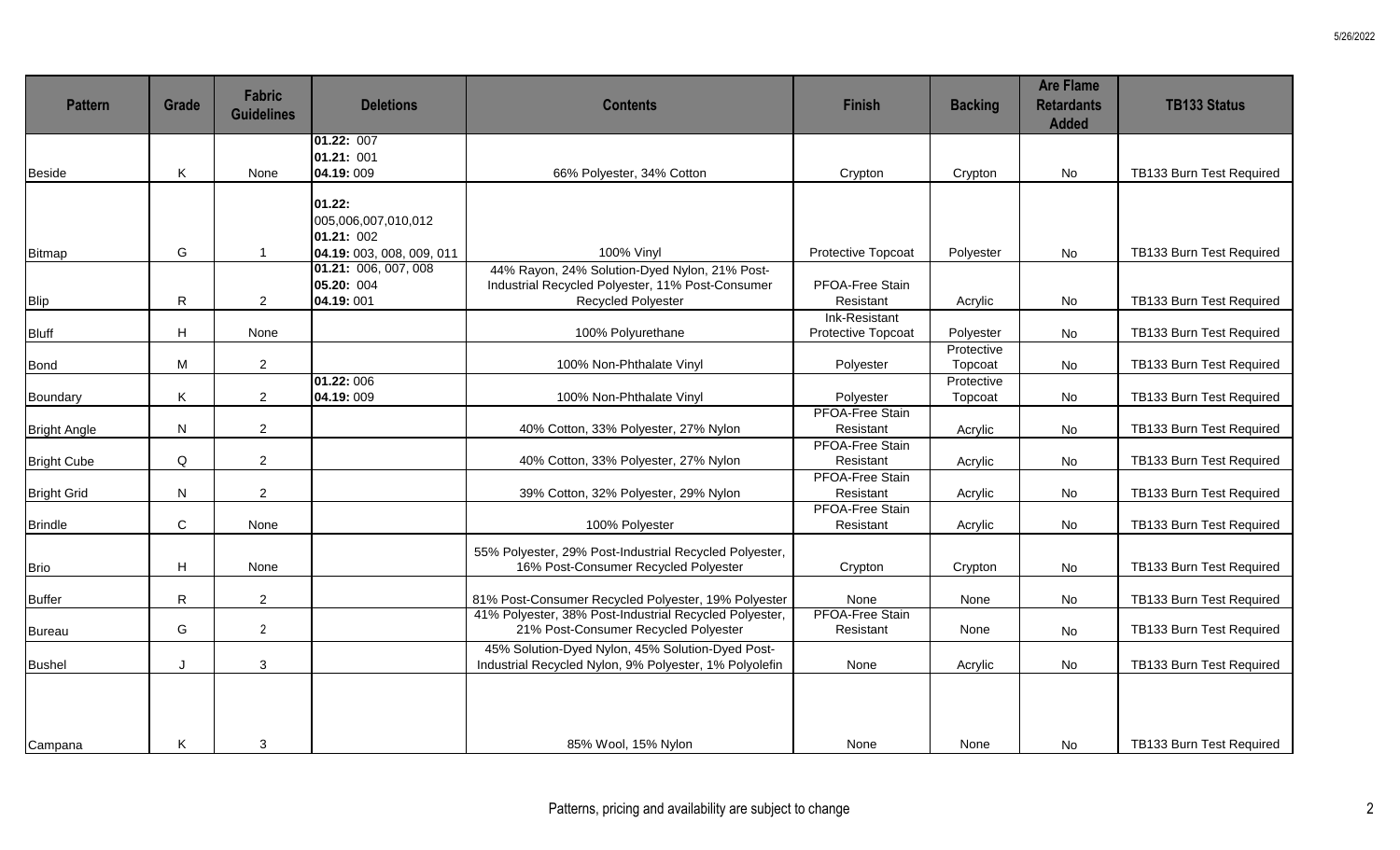| <b>Pattern</b> | Grade                                            | Fabric<br><b>Guidelines</b> | <b>Deletions</b>                                                                                                                                                 | <b>Contents</b>                                                                                            | <b>Finish</b>                | <b>Backing</b> | <b>Are Flame</b><br><b>Retardants</b><br><b>Added</b> | <b>TB133 Status</b>      |
|----------------|--------------------------------------------------|-----------------------------|------------------------------------------------------------------------------------------------------------------------------------------------------------------|------------------------------------------------------------------------------------------------------------|------------------------------|----------------|-------------------------------------------------------|--------------------------|
|                |                                                  |                             | 1.22:                                                                                                                                                            |                                                                                                            |                              |                |                                                       |                          |
| Candid         | F.                                               |                             | 001,002,005,006,007<br>04.19:003                                                                                                                                 | <b>100% Vinyl</b>                                                                                          | Protective Topcoat           | Polyester      | No                                                    | TB133 Burn Test Required |
|                |                                                  |                             | 02.22: 015                                                                                                                                                       |                                                                                                            |                              |                |                                                       |                          |
|                |                                                  |                             | 01.22: 025                                                                                                                                                       |                                                                                                            |                              |                |                                                       |                          |
|                |                                                  |                             | 11.21:012                                                                                                                                                        |                                                                                                            |                              |                |                                                       |                          |
|                |                                                  |                             | 06.21: 006, 018                                                                                                                                                  |                                                                                                            |                              |                |                                                       |                          |
|                |                                                  |                             | 04.21: 019, 026                                                                                                                                                  |                                                                                                            |                              |                |                                                       |                          |
|                |                                                  |                             | 02.21: 003, 005, 007,                                                                                                                                            |                                                                                                            |                              |                |                                                       |                          |
|                |                                                  |                             | 009, 028                                                                                                                                                         |                                                                                                            |                              |                |                                                       |                          |
|                |                                                  |                             | 01.21: 008, 020, 024                                                                                                                                             |                                                                                                            |                              |                |                                                       |                          |
|                |                                                  |                             | 12.20: 002                                                                                                                                                       |                                                                                                            |                              |                |                                                       |                          |
|                |                                                  |                             | 11.20: 004                                                                                                                                                       |                                                                                                            | PFOA-Free Stain              |                |                                                       |                          |
| Candor         | F.                                               | None                        | 10.20: 016                                                                                                                                                       | 70% Post-Industrial Recycled Cotton, 30% Polyester                                                         | Resistant                    | None           | No                                                    | TB133 Burn Test Required |
|                | $\mathbf C$                                      | None                        |                                                                                                                                                                  | 100% Post Consumer Recycled Polyester                                                                      | PFOA-Free Stain<br>Resistant |                |                                                       |                          |
| Caper          |                                                  |                             |                                                                                                                                                                  |                                                                                                            |                              | Acrylic        | No                                                    | Approved                 |
|                |                                                  |                             |                                                                                                                                                                  |                                                                                                            | PFOA-Free Stain              |                |                                                       |                          |
| Chalet         | Κ                                                | $\overline{2}$              | 05.20: 003                                                                                                                                                       | 100% Solution-Dyed Polyolefin                                                                              | Resistant                    | None           | No                                                    | TB133 Burn Test Required |
| Chasm          |                                                  | $\overline{1}$              |                                                                                                                                                                  | 100% Polyurethane                                                                                          | <b>Protective Topcoat</b>    | Polyester      | N <sub>o</sub>                                        | TB133 Burn Test Required |
|                |                                                  |                             |                                                                                                                                                                  | 50% Solution-Dyed Nylon, 50% Solution-Dyed Post-                                                           | <b>PFOA-Free Stain</b>       |                |                                                       |                          |
| Chassis        |                                                  | $\mathbf{3}$                |                                                                                                                                                                  | Industrial Recycled Nylon                                                                                  | Resistant                    | Acrylic        | No                                                    | Approved                 |
|                | $Q -$<br>Moving<br>from Gr Q<br>to Gr S<br>March |                             |                                                                                                                                                                  |                                                                                                            | PFOA-Free Stain              |                |                                                       |                          |
| Checker        | 2022                                             | $\overline{2}$              |                                                                                                                                                                  | 77% Cotton, 23% Polyester                                                                                  | Resistant                    | None           | No                                                    |                          |
| Chenille Cord  | $\mathsf{L}$                                     | 3                           | 01.21: 006<br>05.20: 010, 018, 030<br>04.19: 032, 034, 035, 036                                                                                                  | 43% Solution-Dyed Post-Industrial Recycled Nylon, 42%<br>Solution-Dyed Nylon, 13% Polyester, 2% Polyolefin | PFOA-Free Stain<br>Resistant | Acrylic        | No                                                    | TB133 Burn Test Required |
|                |                                                  |                             |                                                                                                                                                                  |                                                                                                            |                              |                |                                                       |                          |
| Chime          | G                                                | None                        | 07.10.20: Color 004<br>discontinued immediately<br>due to unforeseen closure<br>05.20: 007, 010, 018,<br>023, 033<br>04.19: 024, 025, 026, 027,<br>028, 029, 030 | 100% Vinyl                                                                                                 | Protective Topcoat           | Polyester      | No                                                    | TB133 Burn Test Required |
|                |                                                  |                             |                                                                                                                                                                  |                                                                                                            |                              |                |                                                       |                          |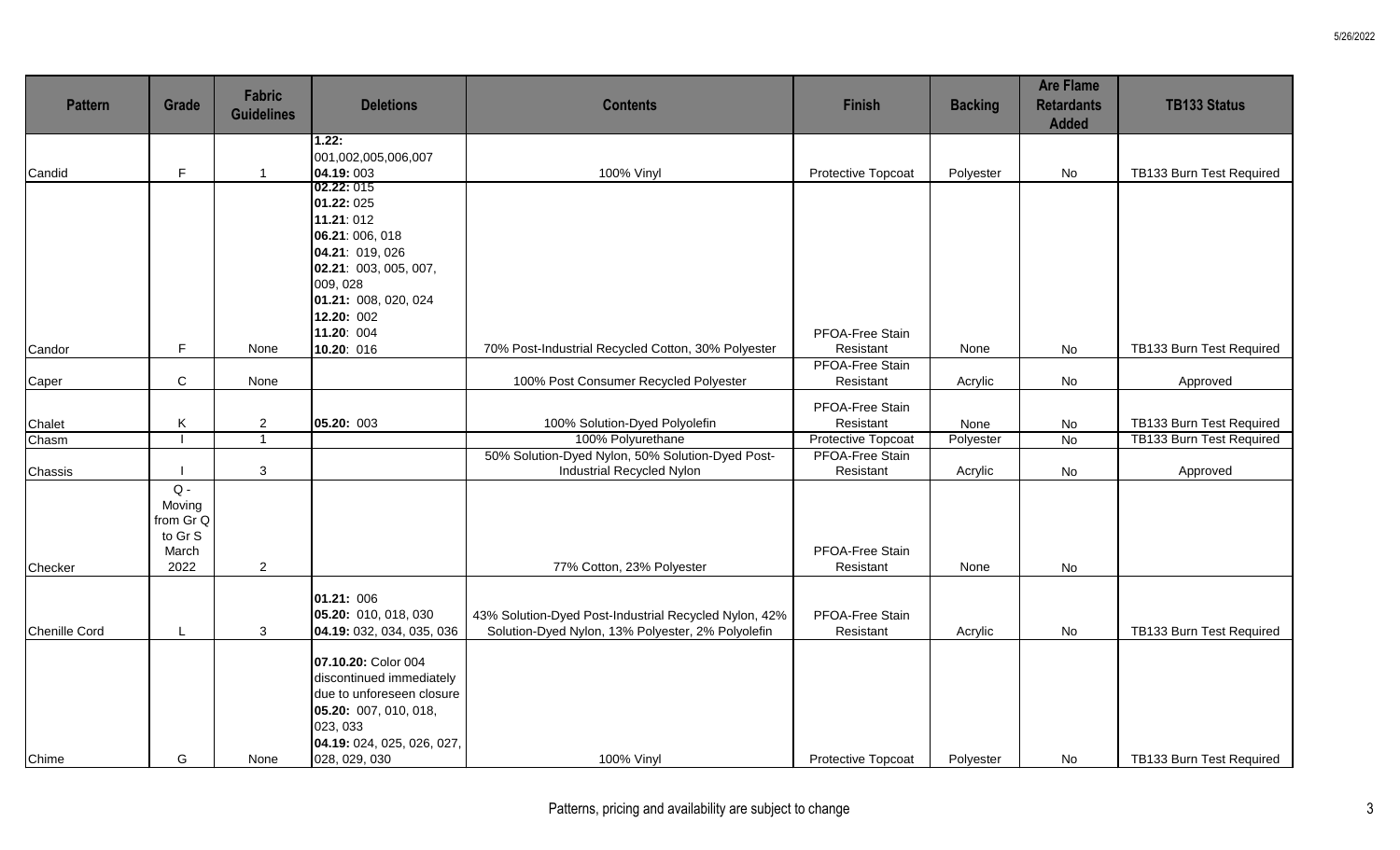| <b>Pattern</b> | <b>Grade</b> | <b>Fabric</b><br><b>Guidelines</b> | <b>Deletions</b>          | <b>Contents</b>                                                                            | <b>Finish</b>                       | <b>Backing</b> | <b>Are Flame</b><br><b>Retardants</b><br><b>Added</b> | <b>TB133 Status</b>             |
|----------------|--------------|------------------------------------|---------------------------|--------------------------------------------------------------------------------------------|-------------------------------------|----------------|-------------------------------------------------------|---------------------------------|
| Circuit        | H            | $\overline{2}$                     |                           | 38% Rayon, 34% Post-Industrial Recycled Polyester,<br>28% Post-Consumer Recycled Polyester | <b>PFOA-Free Stain</b><br>Resistant | Acrylic        | No                                                    | Approved                        |
|                |              |                                    |                           |                                                                                            |                                     |                |                                                       |                                 |
|                |              |                                    |                           |                                                                                            | Ink-Resistant                       |                |                                                       |                                 |
| Coast          |              | $\overline{2}$                     | 01.22:001                 | 100% Vinyl                                                                                 | Protective Topcoat                  | Polyester      | No                                                    | TB133 Burn Test Required        |
|                |              |                                    | 01.22: 003                |                                                                                            |                                     |                |                                                       |                                 |
|                |              |                                    | 01.21:004                 | 43% Polyester, 37% Post-Industrial Recyled Polyester,                                      | PFOA-Free Stain                     |                |                                                       |                                 |
| Coin           |              | $\overline{2}$                     | 04.19:002                 | 20% Post-Consumer Recycled Polyester                                                       | Resistant                           | Acrylic        | <b>No</b>                                             | Approved                        |
|                |              |                                    | 05.20: 001                | 43% Polyester, 37% Post-Industrial Recycled Polyester,                                     |                                     |                |                                                       |                                 |
| Coin Crypton   |              | $\overline{2}$                     | 04.19: 002, 003, 004      | 20% Post-Consumer Recycled Polyester                                                       | Crypton Green                       | Crypton Green  | No                                                    | TB133 Burn Test Required        |
|                |              |                                    | 01.22:001,002,003,004,00  |                                                                                            |                                     |                |                                                       |                                 |
| Coincide       | Κ            | 2,5                                | 5,006,007,008,009,010,01  | 100% Polyester                                                                             | PFOA-Free Stain<br>Resistant        | Acrylic        | <b>No</b>                                             | Approved                        |
|                |              |                                    |                           |                                                                                            |                                     |                |                                                       |                                 |
|                |              |                                    | 01.22: 002,003,011        |                                                                                            |                                     |                |                                                       |                                 |
| Coincide High  |              |                                    | 01.21:004                 |                                                                                            |                                     |                |                                                       |                                 |
| Performance    | J            | $\overline{2}$                     | 04.19: 007, 010           | 100% Polyester                                                                             | <b>Stain Resistant</b>              | Impermeable    | No                                                    | TB133 Burn Test Required        |
| Colline        | J            | $\overline{3}$                     |                           | 75% Wool, 17% Acrylic, 8% Nylon                                                            | None                                | None           | $\overline{N}$                                        | TB133 Burn Test Required        |
| Compound       |              | None                               |                           | 100% Polyurethane                                                                          | None                                | Polyester      | <b>No</b>                                             | TB133 Burn Test Required        |
|                |              |                                    |                           |                                                                                            | <b>PFOA-Free Stain</b>              |                |                                                       |                                 |
| Conduit        | $\mathsf C$  | None                               |                           | 100% Polyester                                                                             | Resistant                           | Acrylic        | No                                                    | TB133 Burn Test Required        |
| Cosset         |              | None                               |                           | 66% Acrylic, 34% Polyester                                                                 | None                                | None           | $\overline{N}$                                        | TB133 Burn Test Required        |
| Cove           | N.           | None                               |                           | 30% Polyester, 27% Linen, 25% Rayon, 18% Cotton                                            | None                                | Acrylic        | $\overline{N}$                                        | <b>TB133 Burn Test Required</b> |
|                |              |                                    | 07.21: 010                |                                                                                            |                                     |                |                                                       |                                 |
|                |              |                                    | 07.20: Colors 001, 002,   |                                                                                            |                                     |                |                                                       |                                 |
|                |              |                                    | 005, 008 discontinued     |                                                                                            |                                     |                |                                                       |                                 |
|                |              |                                    | immediately due to        |                                                                                            |                                     |                |                                                       |                                 |
|                |              |                                    | unforeseen closure        |                                                                                            |                                     |                |                                                       |                                 |
| Crew           |              |                                    | 04.19:011                 | 100% Polyester                                                                             | Crypton                             | Crypton        | <b>No</b>                                             | TB133 Burn Test Required        |
|                |              |                                    | [01.21: 002, 013, 018,    |                                                                                            |                                     |                |                                                       |                                 |
|                |              |                                    | 023, 026, 027             |                                                                                            |                                     |                |                                                       |                                 |
|                |              |                                    | 05.20: 001, 005, 016,     | 41% Solution-Dyed Nylon, 41% Solution-Dyed Post-                                           | PFOA-Free Stain                     |                |                                                       |                                 |
| Crush          | K            | 3                                  | 019, 022                  | Industrial Recycled Nylon, 15% Polyester, 3% Polyolefin                                    | Resistant                           | Acrylic        | No                                                    | TB133 Burn Test Required        |
|                |              |                                    | 01.22:009                 |                                                                                            |                                     |                |                                                       |                                 |
| Cycle On       | F            | None                               | 05.20: 004                | 100% Vinyl                                                                                 | Protective Topcoat                  | Polyester      | No                                                    | TB133 Burn Test Required        |
|                |              |                                    | 01.22: 001,002, 003, 004, |                                                                                            | <b>PFOA-Free Stain</b>              |                |                                                       |                                 |
| <b>Disc</b>    |              | $\overline{2}$                     | 005, 006, 007             | 100% Polyester                                                                             | Resistant                           | Acrylic        | No                                                    | Approved                        |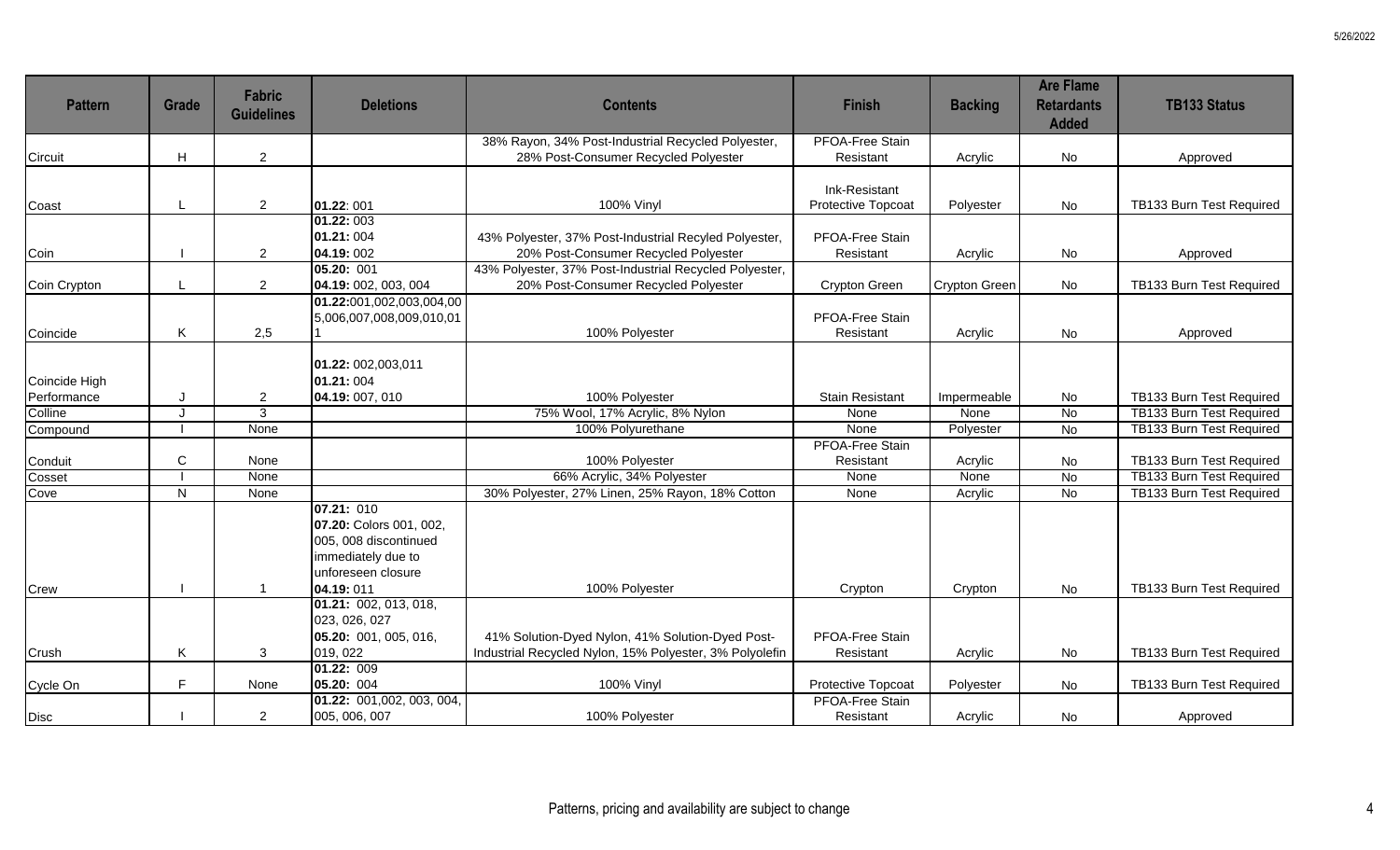| <b>Pattern</b> | <b>Grade</b>              | <b>Fabric</b><br><b>Guidelines</b> | <b>Deletions</b>                                                                                                        | <b>Contents</b>                                        | <b>Finish</b>          | <b>Backing</b>       | <b>Are Flame</b><br><b>Retardants</b><br><b>Added</b> | <b>TB133 Status</b>      |
|----------------|---------------------------|------------------------------------|-------------------------------------------------------------------------------------------------------------------------|--------------------------------------------------------|------------------------|----------------------|-------------------------------------------------------|--------------------------|
|                |                           |                                    | 01.22: 002,010                                                                                                          |                                                        |                        |                      |                                                       |                          |
|                |                           |                                    | 01.21: 003, 012                                                                                                         |                                                        |                        |                      |                                                       |                          |
|                |                           |                                    | 05.20: 009                                                                                                              | 77% Post-Consumer Recycled Polyester, 23% Solution-    | PFOA-Free Stain        |                      |                                                       |                          |
| Ditto          | M                         | 2,5                                | 04.19:013<br>01.22: 001,002,003, 004,                                                                                   | Dyed Nylon                                             | Resistant              | Acrylic              | No                                                    | TB133 Burn Test Required |
|                |                           |                                    | 005, 006, 007                                                                                                           |                                                        |                        |                      |                                                       |                          |
|                |                           |                                    | 01.21: 009                                                                                                              | 45% Polyester, 36% Post-Industrial Recycled Polyester, | PFOA-Free Stain        |                      |                                                       |                          |
| Divide         |                           | $\overline{2}$                     | 05.20: 008                                                                                                              | 19% Post-Consumer Recycled Polyester                   | Resistant              | Acrylic              | No                                                    | Approved                 |
|                |                           |                                    | 01.22: 002,008                                                                                                          |                                                        |                        |                      |                                                       |                          |
|                |                           |                                    | 01.21: 001, 003, 004,                                                                                                   | 45% Polyester, 36% Post-Industrial Recycled Polyester, |                        |                      |                                                       |                          |
| Divide Crypton | L                         | $\overline{2}$                     | 005, 006, 007                                                                                                           | 19% Post-Consumer Recycled Polyester                   | Crypton Green          | <b>Crypton Green</b> | No                                                    | TB133 Burn Test Required |
|                |                           |                                    |                                                                                                                         | 68% Post-Industrial Recycled Polyester, 32% Post-      | <b>PFOA-Free Stain</b> |                      |                                                       |                          |
| Dwell          | D                         | None                               | 01.22:010                                                                                                               | <b>Consumer Recycled Polyester</b>                     | Resistant              | Latex                | No                                                    | Approved                 |
|                |                           |                                    |                                                                                                                         |                                                        | <b>PFOA-Free Stain</b> |                      |                                                       |                          |
| Edges          | P                         | None                               |                                                                                                                         | 66% Cotton, 30% Solution-Dyed Nylon, 4% Polyester      | Resistant              | Acrylic              | No                                                    | TB133 Burn Test Required |
| Ellipsis       | $\cdot$                   | None                               | 05.20: 003, 007                                                                                                         | 100% Polyurethane                                      | Protective Topcoat     | Polyester            | No                                                    | TB133 Burn Test Required |
|                |                           |                                    |                                                                                                                         |                                                        |                        | <b>PROTECTIVE</b>    |                                                       |                          |
| Elm            | E                         | None                               |                                                                                                                         | 100% Non-Phthalate Vinyl                               | <b>POLYESTER</b>       | <b>TOPCOAT</b>       | No                                                    | TB133 Burn Test Required |
|                |                           |                                    | 02.22: 018<br>07.21: 003, 016<br>05.21:017<br>02.21:005<br>01.21:001,006<br>12.20: 008, 014<br>10.20: 019<br>09.20: 010 | 46% Cotton, 30% Solution-Dyed Polyester, 17% Post-     | PFOA-Free Stain        |                      |                                                       |                          |
| Embed          |                           | None                               | 07.20: 009, 013                                                                                                         | Industrial Recycled Cotton, 7% Polyester               | Resistant              | Acrylic              | <b>No</b>                                             | TB133 Burn Test Required |
|                |                           |                                    | 01:22: 008<br>05.20: 005, 006, 007<br>04.19: 001, 002, 003, 004,                                                        |                                                        |                        |                      |                                                       |                          |
| Emboss         | K                         | None                               | 009, 010, 011                                                                                                           | 100% Polyurethane                                      | None                   | Polyester            | No                                                    | TB133 Burn Test Required |
|                |                           |                                    |                                                                                                                         | 55% Post Industrial Recycled Polyester, 45% Post       | PFOA-Free Stain        |                      |                                                       |                          |
| Emit           | F.                        | None                               |                                                                                                                         | <b>Consumer Recycled Polyester</b>                     | Resistant              | None                 | No                                                    | Approved                 |
|                |                           |                                    | 07.21: 004                                                                                                              |                                                        | Ink-Resistant          |                      |                                                       |                          |
| Enmesh         | $\boldsymbol{\mathsf{H}}$ | $\overline{2}$                     | 5.20: 005                                                                                                               | <b>100% Vinyl</b>                                      | Protective Topcoat     | Polyester            | No                                                    | TB133 Burn Test Required |
| Equate         | $\circ$                   | $\overline{2}$                     | 01.22: 003<br>01.22:                                                                                                    | 100% Vinyl                                             | Protective Topcoat     | Polyester            | No                                                    | TB133 Burn Test Required |
|                |                           |                                    | 001,002,004,007,008                                                                                                     | 52% Post-Industrial Recycled Polyester, 48% Post-      | PFOA-Free Stain        |                      |                                                       |                          |
| Exchange       | H                         | $\overline{2}$                     | 05.20: 006, 011                                                                                                         | <b>Consumer Recycled Polyester</b>                     | Resistant              | None                 | No                                                    | Approved                 |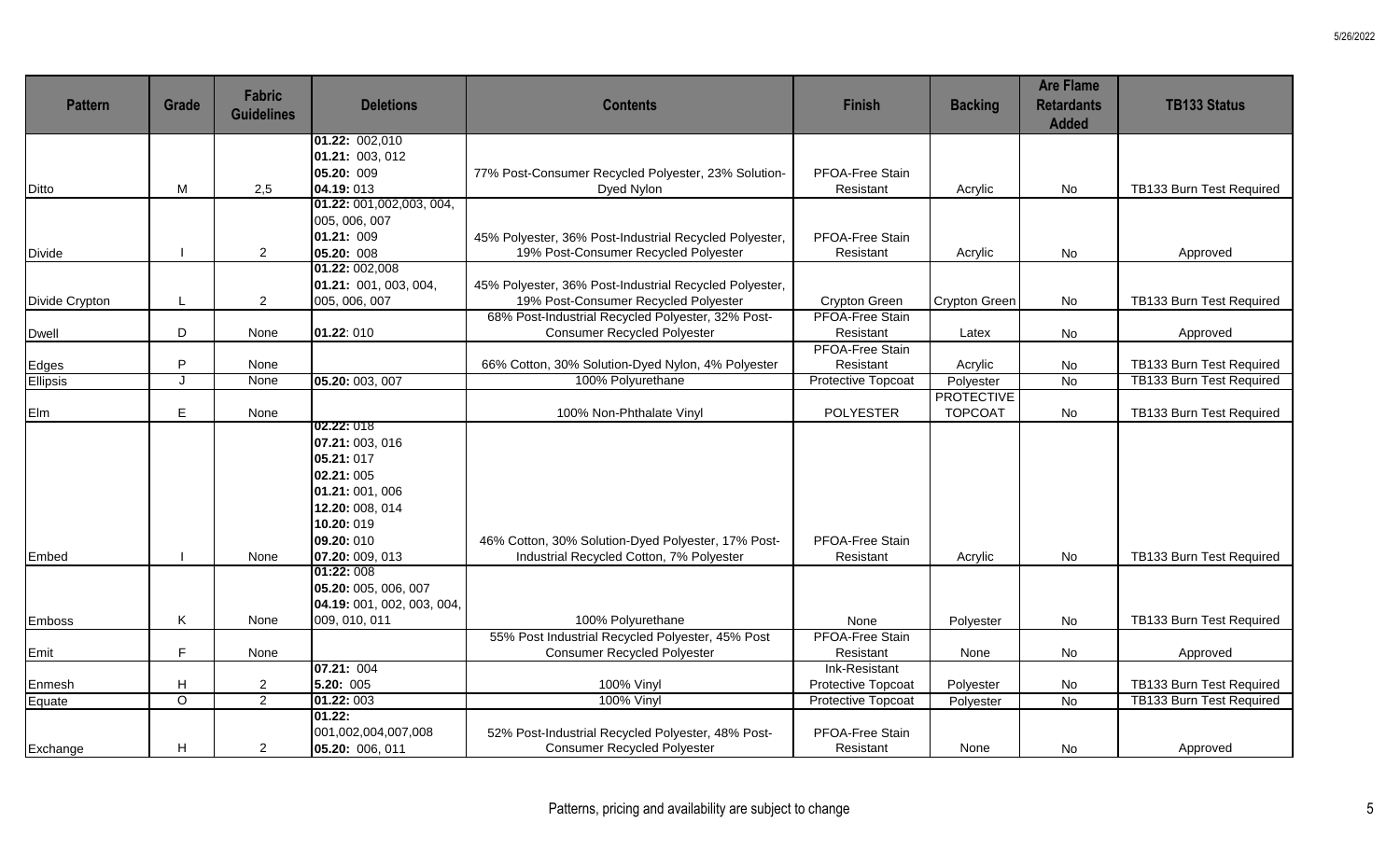| <b>Pattern</b> | Grade                     | <b>Fabric</b><br><b>Guidelines</b> | <b>Deletions</b>                                               | <b>Contents</b>                                                                                               | <b>Finish</b>                              | <b>Backing</b> | <b>Are Flame</b><br><b>Retardants</b><br><b>Added</b> | <b>TB133 Status</b>             |
|----------------|---------------------------|------------------------------------|----------------------------------------------------------------|---------------------------------------------------------------------------------------------------------------|--------------------------------------------|----------------|-------------------------------------------------------|---------------------------------|
|                |                           |                                    | 05.20: 007                                                     |                                                                                                               |                                            |                |                                                       |                                 |
| Fathom         | M                         | 1,2                                | 04.19: 008, 010                                                | 100% Vinyl                                                                                                    | Protective Topcoat                         | Polyester      | No                                                    | TB133 Burn Test Required        |
| Feature        | $\overline{O}$            | $\overline{2}$                     |                                                                | 100% Vinyl                                                                                                    | <b>Protective Topcoat</b>                  | Polyester      | $\overline{N}$                                        | TB133 Burn Test Required        |
| Festoon        | J                         | None                               |                                                                | 100% Non-Phthalate Vinyl                                                                                      | <b>Protective Topcoat</b>                  | Polyester      | <b>No</b>                                             | TB133 Burn Test Required        |
| Firma          | $\overline{\mathsf{K}}$   | 3                                  |                                                                | 78% Wool, 22% Nylon                                                                                           | None                                       | None           | <b>No</b>                                             | <b>TB133 Burn Test Required</b> |
| Flint          | Κ                         | None                               |                                                                | 58% Polyester, 21% Post-Industrial Recycled Polyester,<br>15% Post-Consumer Recycled Polyester, 6% Polyolefin | None                                       | Acrylic        | No                                                    | TB133 Burn Test Required        |
| Fluent Crypton | H                         |                                    | 01.22: 017,019<br>01.21: 002, 020<br>05.20: 004, 008, 015, 016 | 52% Polyester, 31% Post-Industrial Recycled Polyester,<br>17% Post-Consumer Recycled Polyester                | Crypton                                    | Crypton        | No                                                    | TB133 Burn Test Required        |
| Flurry         | N                         | None                               |                                                                | 35% Cotton, 25% Polyester, 10% Acrylic, 10% Rayon,<br>10% Wool, 8% Linen, 2% Nylon                            | None                                       | None           | No                                                    | TB133 Burn Test Required        |
|                |                           |                                    |                                                                |                                                                                                               | <b>PFOA-Free Stain</b>                     |                |                                                       |                                 |
| Frequency      | H                         | None                               |                                                                | 85% Polyester, 15% Post-Consumer Recycled Polyester                                                           | Resistant                                  | Acrylic        | <b>No</b>                                             | TB133 Burn Test Required        |
|                |                           |                                    |                                                                | 50% Solution-Dyed Nylon, 50% Solution-Dyed Post-                                                              |                                            |                |                                                       |                                 |
| Gallant        | $\boldsymbol{\mathsf{H}}$ | 3                                  |                                                                | Industrial Recycled Nylon                                                                                     | None                                       | Acrylic        | No                                                    | TB133 Burn Test Required        |
| Gemma          | J                         | $\overline{3}$                     |                                                                | 85% Wool, 15% Nylon                                                                                           | <b>NONE</b>                                | <b>NONE</b>    | <b>NO</b>                                             | TB133 Burn Test Required        |
| Gemma Multi    | $\mathbf{J}$              | $\overline{3}$                     |                                                                | 85% Wool, 15% Nylon                                                                                           | None                                       | None           | <b>No</b>                                             | TB133 Burn Test Required        |
| Gild           | H                         | None                               |                                                                | 100% Vinyl                                                                                                    | Ink-Resistant<br>Protective Topcoat        | Polyester      | No                                                    | TB133 Burn Test Required        |
| Glen           | $\mathsf D$               | None                               |                                                                | 48% Polyester, 34% Post-Industrial Recycled Polyester,<br>18% Post-Consumer Recycled Polyester                | <b>PFOA-Free Stain</b><br>Resistant        | Acrylic        | No                                                    | TB133 Burn Test Required        |
| Grove          | M                         | 1,2                                | 01.22: 007                                                     | 56% Post Industrial Recycled Polyester, 44% Post<br><b>Consumer Recycled Polyester</b>                        | Crypton Green                              | Crypton Green  | No                                                    | TB133 Burn Test Required        |
| Gust           | $\overline{G}$            | None                               |                                                                | 100% Polyester                                                                                                | Crypton                                    | Crypton        | <b>No</b>                                             | TB133 Burn Test Required        |
| Hearth         | $\mathsf{L}$              | None                               |                                                                | 32% Wool, 31% Acrylic, 30% Cotton, 7% Polyester                                                               | None                                       | None           | <b>No</b>                                             | <b>TB133 Burn Test Required</b> |
| Houndstooth    | $\mathsf{T}$              | $\overline{2}$                     |                                                                | 72% Cotton, 28% Nylon                                                                                         | PFOA-Free Stain<br>Resistant               | Acrylic        | No                                                    | TB133 Burn Test Required        |
| Imbue          | M                         | None                               |                                                                | 70% Rayon, 30% Polyester                                                                                      | None                                       | None           | $\overline{N}$                                        | TB133 Burn Test Required        |
|                |                           |                                    |                                                                |                                                                                                               | Ink-Resistant                              |                |                                                       |                                 |
| Instill        | G                         | None                               |                                                                | 100% Polyurethane                                                                                             | Protective Topcoat                         | Polyester      | <b>No</b>                                             | TB133 Burn Test Required        |
| Jasper         |                           | 3                                  |                                                                | 55% Wool, 27% Solution-Dyed Nylon, 18% Cotton                                                                 | <b>PFAS-FREE WATER</b><br><b>REPELLENT</b> | Acrylic        | No                                                    | TB133 Burn Test Required        |
| Keen           | $\mathbf C$               | None                               | 01.22: 001,003,004                                             | 61% Polyester, 39% Polyolefin                                                                                 | PFOA-Free Stain<br>Resistant               | Acrylic        | <b>No</b>                                             | Approved                        |
| Knot           | $\circ$                   | 3                                  | 01.21: 006                                                     | 51% Wool, 49% Acrylic                                                                                         | None                                       | Acrylic        | No                                                    | TB133 Burn Test Required        |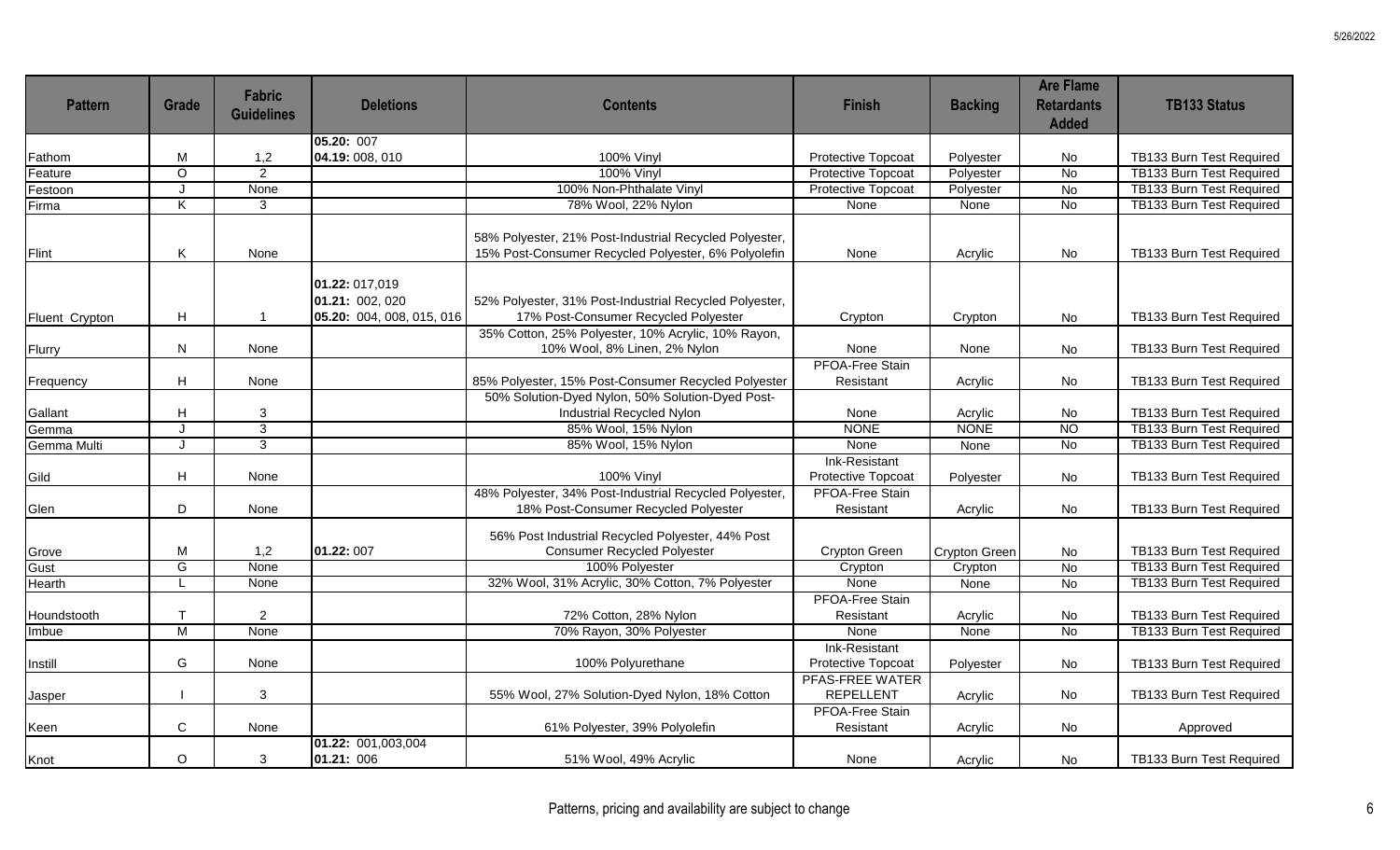| <b>Pattern</b> | <b>Grade</b>            | <b>Fabric</b><br><b>Guidelines</b> | <b>Deletions</b>                                               | <b>Contents</b>                                                                                | <b>Finish</b>                       | <b>Backing</b>        | <b>Are Flame</b><br><b>Retardants</b><br><b>Added</b> | <b>TB133 Status</b>             |
|----------------|-------------------------|------------------------------------|----------------------------------------------------------------|------------------------------------------------------------------------------------------------|-------------------------------------|-----------------------|-------------------------------------------------------|---------------------------------|
| Lariat         | $\mathbf C$             | None                               |                                                                | 100% Vinyl                                                                                     | Protective Topcoat                  | Polyester             | No                                                    | TB133 Burn Test Required        |
| League         | F                       | None                               |                                                                | 100% Non-Phthalate Vinyl                                                                       | Polyester                           | Protective<br>Topcoat | No                                                    | TB133 Burn Test Required        |
| Lean           | G                       | None                               | 07.21: 004                                                     | 100% Vinyl                                                                                     | Ink-Resistant<br>Protective Topcoat | Polyester             | No                                                    | TB133 Burn Test Required        |
|                |                         |                                    | 05.20: 022, 033, 035, 036,<br>039, 040                         |                                                                                                |                                     |                       |                                                       |                                 |
| Ledger         | G                       | None                               | 04.19: 034, 038                                                | 100% Polyurethane                                                                              | None                                | Polyester             | <b>No</b>                                             | TB133 Burn Test Required        |
| Lens           | M                       | $\overline{2}$                     | 04.19: 001, 003                                                | 100% Vinyl                                                                                     | Ink-Resistant<br>Protective Topcoat | Polyester             | No                                                    | TB133 Burn Test Required        |
| Levity         | $\overline{\mathsf{H}}$ | None                               |                                                                | 100% Polyester                                                                                 | None                                | None                  | <b>No</b>                                             | <b>TB133 Burn Test Required</b> |
| Lift           | $\overline{R}$          | $\overline{2}$                     |                                                                | 100% Polyester                                                                                 | None                                | None                  | <b>No</b>                                             | Approved                        |
| Linden         |                         | None                               |                                                                | 61% Polyester, 19% Viscose, 16% Acrylic, 4% Wool                                               | PFOA-FREE STAIN<br><b>RESISTANT</b> | Acrylic               | <b>No</b>                                             | TB133 Burn Test Required        |
| Lineage        |                         | 1,2                                | 05.20: 008<br>04.19: 001, 003, 004, 005,<br>001                | 100% Vinyl                                                                                     | Protective Topcoat                  | Polyester             | No                                                    | TB133 Burn Test Required        |
|                |                         |                                    |                                                                |                                                                                                | PFOA-Free Stain                     |                       |                                                       |                                 |
| Link           | $\circ$                 | $\overline{2}$                     | 01.21: 001, 002                                                | 67% Solution-Dyed Acrylic, 33% Solution-Dyed Polyester                                         | Resistant                           | None                  | No                                                    | TB133 Burn Test Required        |
| Lithe          |                         | 2, 3                               |                                                                | 50% Solution-Dyed Nylon, 50% Solution-Dyed Post-<br><b>Industrial Recycled Nylon</b>           | None                                | Acrylic               | No                                                    | Approved                        |
| Loop           | $\mathsf{F}$            | $2^{\circ}$                        |                                                                | 48% Post-Industrial Recycled Polyester, 26% Polyester,<br>26% Post-Consumer Recycled Polyester | <b>PFOA-Free Stain</b><br>Resistant | Acrylic               | No                                                    | TB133 Burn Test Required        |
| Luce           | $\mathsf{J}$            | 3                                  |                                                                | 75% Post-Consumer Recycled Wool, 20% Polyester, 5%<br>Nylon                                    | <b>NONE</b>                         | <b>NONE</b>           | <b>No</b>                                             | TB133 Burn Test Required        |
| Lunar          | F.                      | $\overline{2}$                     | 01.22: 007,008, 013                                            | 57% Post Industrial Recycled Polyester, 43% Post<br><b>Consumer Recycled Polyester</b>         | PFOA-Free Stain<br>Resistant        | Acrylic               | No                                                    | Approved                        |
| Manner         | B                       | None                               | 01.22: 008,015<br>01.21: 010, 019<br>05.20: 007, 009, 018, 021 | 65% Post-Industrial Recycled Polyester, 35% Post-<br><b>Consumer Recycled Polyester</b>        | PFOA-Free Stain<br>Resistant        | None                  | No                                                    | Approved                        |
| Mantle         | F                       | None                               |                                                                | 59% Post-Consumer Recycled Polyester, 37% Polyester,<br>4% Spandex                             | PFOA-Free Stain<br>Resistant        | None                  | No                                                    | TB133 Burn Test Required        |
| Mechanism      | $\circ$                 | $\overline{2}$                     | 08.21: 018, 019<br>01.21: 003, 014, 016                        | 100% Polyester                                                                                 | None                                | None                  | No                                                    | Approved                        |

5/26/2022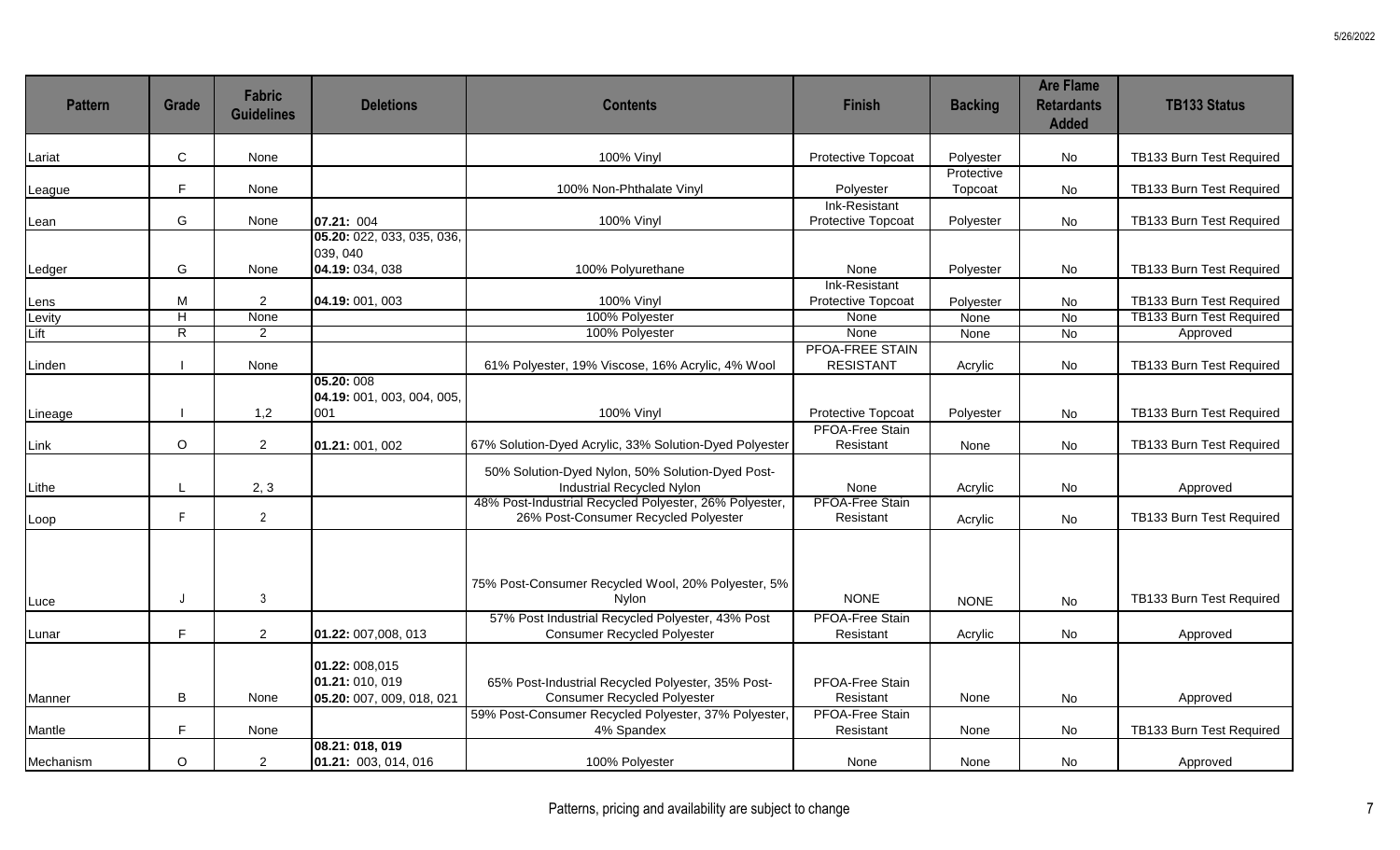| <b>Pattern</b>                                        | <b>Grade</b>   | <b>Fabric</b><br><b>Guidelines</b> | <b>Deletions</b>                                                                                                                                                                          | <b>Contents</b>                                                             | <b>Finish</b>                | <b>Backing</b> | <b>Are Flame</b><br><b>Retardants</b><br><b>Added</b> | <b>TB133 Status</b>             |
|-------------------------------------------------------|----------------|------------------------------------|-------------------------------------------------------------------------------------------------------------------------------------------------------------------------------------------|-----------------------------------------------------------------------------|------------------------------|----------------|-------------------------------------------------------|---------------------------------|
|                                                       |                |                                    | 01.22:013,051,052                                                                                                                                                                         |                                                                             | <b>PFOA-Free Stain</b>       |                |                                                       |                                 |
| Medium                                                | E              | None                               | 05.20: 006, 054                                                                                                                                                                           | 100% Polyester                                                              | Resistant                    | None           | No                                                    | Approved                        |
| Meld                                                  | B              | None                               | <b>Restricted due to</b>                                                                                                                                                                  | Transparency: 10 and 11 68% Post-Consumer Recycled Polyester, 32% Polyester | PFOA-Free Stain<br>Resistant | None           | No                                                    | Approved                        |
|                                                       |                |                                    | 01.22:006                                                                                                                                                                                 |                                                                             |                              |                |                                                       |                                 |
|                                                       |                |                                    | 05.20: 007                                                                                                                                                                                |                                                                             | PFOA-Free Stain              |                |                                                       |                                 |
| Meridian                                              | Κ              | $\overline{2}$                     | 04.19:002                                                                                                                                                                                 | 54% Cotton, 46% Polyester                                                   | Resistant                    | Acrylic        | <b>No</b>                                             | TB133 Burn Test Required        |
|                                                       |                |                                    |                                                                                                                                                                                           |                                                                             | <b>PFOA-Free Stain</b>       |                |                                                       |                                 |
| Merit                                                 | E              | None                               |                                                                                                                                                                                           | 76% Post-Consumer Recycled Polyester, 24% Polyester                         | Resistant                    | None           | No                                                    | Approved                        |
|                                                       |                |                                    | [01.21: 006, 010, 052]                                                                                                                                                                    | 78% Post-Industrial Recycled Polyester, 15% Polyester,                      | <b>PFOA-Free Stain</b>       |                |                                                       |                                 |
| Messenger                                             | $\mathsf B$    | None                               | 059,068                                                                                                                                                                                   | 7% Nylon                                                                    | Resistant                    | None           | No                                                    | TB133 Burn Test Required        |
| Metaphor                                              | $\overline{C}$ | None                               |                                                                                                                                                                                           | 100% Polyester                                                              | None                         | Acrylic        | No                                                    | <b>TB133 Burn Test Required</b> |
|                                                       |                |                                    | 01.21: 005, 007, 009,<br>015, 019                                                                                                                                                         |                                                                             | PFOA-Free Stain              |                |                                                       |                                 |
| Metric                                                | B              | None                               | 05.20: 004, 006, 008                                                                                                                                                                      | 51% Post-Industrial Recycled Polyester, 49% Polyester                       | Resistant                    | None           | No                                                    | Approved                        |
| Mexidot by<br>Alexander Girard,                       |                |                                    |                                                                                                                                                                                           |                                                                             |                              |                |                                                       |                                 |
| 1963                                                  | L              | 2.00                               |                                                                                                                                                                                           | 100% Post-Consumer Recycled Polyester                                       | None                         | Acrylic        | No                                                    | TB133 Burn Test Required        |
| Micro                                                 | F.             | None                               | 05.20: 005<br>04.19:010                                                                                                                                                                   | <b>100% Vinyl</b>                                                           | Protective Topcoat           | Polyester      | No                                                    | TB133 Burn Test Required        |
|                                                       |                |                                    | 05.20: 029, 062, 077                                                                                                                                                                      | 78% Post-Industrial Recycled Polyester, 15% Polyester,                      | <b>PFOA-Free Stain</b>       |                |                                                       |                                 |
| Milestone                                             | C              | None                               |                                                                                                                                                                                           | 7% Nylon                                                                    | Resistant                    | None           | No                                                    | TB133 Burn Test Required        |
|                                                       |                |                                    | 05.20: 012                                                                                                                                                                                |                                                                             |                              |                |                                                       |                                 |
| Mimic                                                 | L              | None                               | 04.19: 013, 014                                                                                                                                                                           | 100% Polyurethane                                                           | None                         | Polyester      | No                                                    | TB133 Burn Test Required        |
|                                                       |                |                                    | 08.21:004<br>[01.21: 002, 003, 005,<br>006, 007, 008, 014<br>07.10.20 Color 018<br>discontinued immediately<br>due to unforeseen closure<br>05.20: 016, 017<br>04.19: 001, 009, 010, 011, |                                                                             |                              |                |                                                       |                                 |
| Mineral                                               | H              | 3                                  | 012, 013, 015                                                                                                                                                                             | 100% Polyurethane                                                           | None                         | Polyester      | No                                                    | TB133 Burn Test Required        |
| Mode - colors that<br>are not available in<br>Grade 5 | $\mathsf C$    | None                               |                                                                                                                                                                                           | 80% Post Consumer Recycled Polyester, 20% Polyester                         | PFOA-Free Stain<br>Resistant | None           | No                                                    | Approved                        |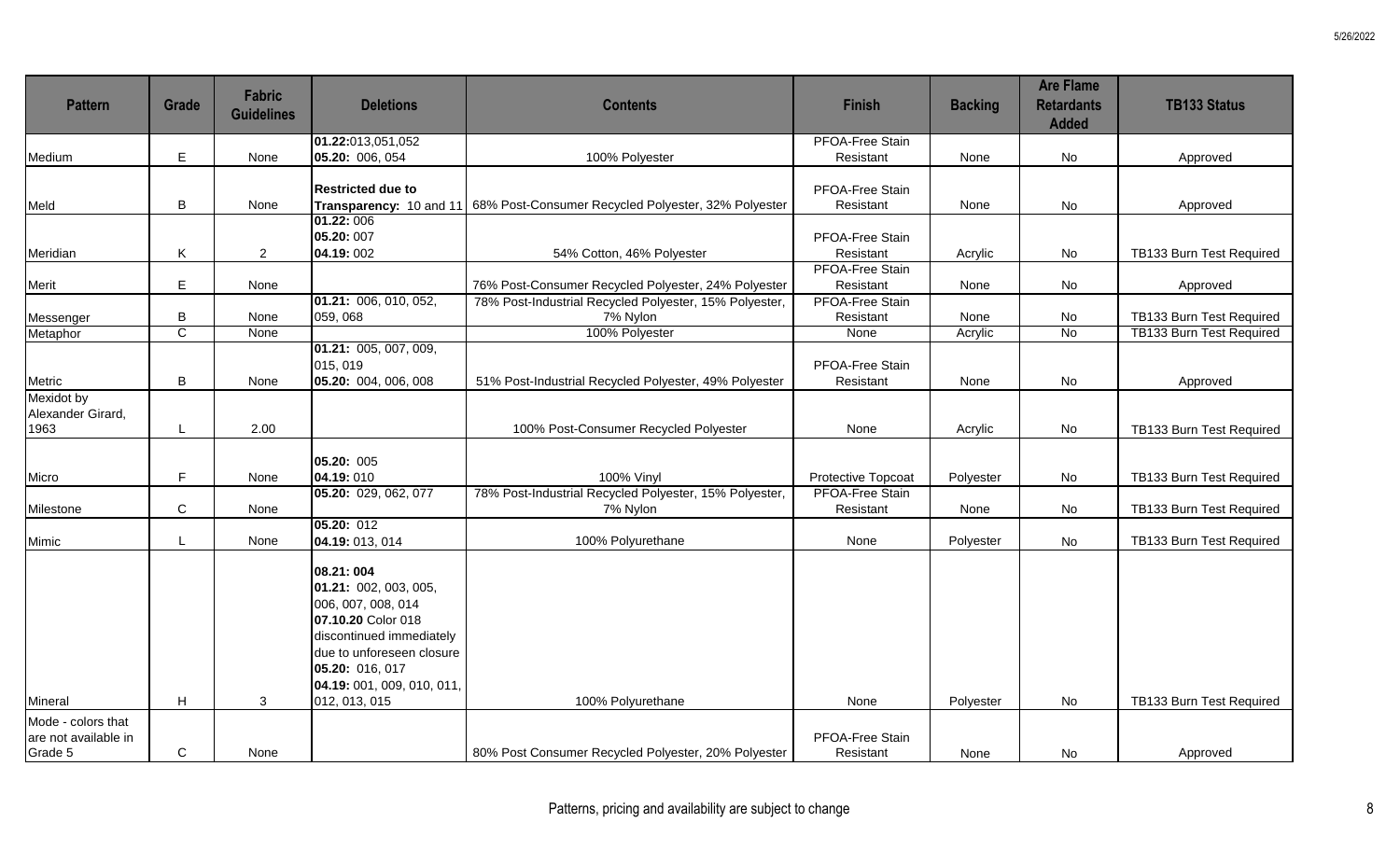| <b>Pattern</b>                       | Grade                     | Fabric<br><b>Guidelines</b> | <b>Deletions</b>                                    | <b>Contents</b>                                                                                | <b>Finish</b>                       | <b>Backing</b> | <b>Are Flame</b><br><b>Retardants</b><br><b>Added</b> | <b>TB133 Status</b>             |
|--------------------------------------|---------------------------|-----------------------------|-----------------------------------------------------|------------------------------------------------------------------------------------------------|-------------------------------------|----------------|-------------------------------------------------------|---------------------------------|
|                                      |                           |                             | 01.22:002,003,004,005,00<br>6,007,008,010           |                                                                                                |                                     |                |                                                       |                                 |
|                                      |                           |                             | 07.21: 001                                          |                                                                                                | Ink-Resistant                       |                |                                                       |                                 |
| Motley                               | H                         | $\overline{2}$              | 01.21: 009                                          | <b>100% Vinyl</b>                                                                              | Protective Topcoat                  | Polyester      | Varies by color                                       | TB133 Burn Test Required        |
| Multiply                             | H                         | $\overline{a}$              |                                                     | 57% Post-Consumer Recycled Polyester, 43% Post<br>Industrial Recycled Polyester                | PFOA-Free Stain<br>Resistant        | Acrylic        | No                                                    | Approved                        |
| Murmur                               | B                         | None                        |                                                     | 100% Polyester                                                                                 | PFOA-Free Stain<br>Resistant        | None           | No                                                    | Approved                        |
|                                      |                           |                             | <b>Restricted Due to</b><br>Transparency: 005, 007, |                                                                                                |                                     |                |                                                       |                                 |
| Muse                                 | В                         | None                        | 011                                                 | 100% Post-Consumer Recycled Polyester                                                          | None                                | None           | No                                                    | TB133 Burn Test Required        |
| Nico                                 | F.                        | 3                           |                                                     | 63% Wool, 21% Polyester, 16% Nylon                                                             | None                                | None           | $\overline{N}$                                        | TB133 Burn Test Required        |
| Nimble                               |                           | None                        |                                                     | 100% Polyurethane/Silicone                                                                     | Ink-Resistant<br>Protective Topcoat | Polyester      | No                                                    | TB133 Burn Test Required        |
| Note                                 | E                         | None                        |                                                     | 90% Polyester, 10% Post-Consumer Recycled Polyester                                            | None                                | Acrylic        | No                                                    | TB133 Burn Test Required        |
| Offset                               | $\mathbb S$               | 2,3,5                       |                                                     | 40% Cotton, 36% Solution-Dyed Nylon, 24% Wool                                                  | <b>PFOA-Free Stain</b><br>Resistant | Acrylic        | No                                                    | TB133 Burn Test Required        |
|                                      | $\boldsymbol{\mathsf{H}}$ | $\overline{2}$              |                                                     | 52% Post-Consumer Recycled Polyester, 46% Polyester<br>2% Post-Industrial Recycled Polyester   | <b>PFOA-Free Stain</b><br>Resistant | Acrylic        | No                                                    | Approved                        |
| Orbit<br>Pallet                      | D                         | None                        |                                                     | 100% Non-Phthalate Vinyl                                                                       | Protective Topcoat                  | Polyester      | $\overline{N}$                                        | <b>TB133 Burn Test Required</b> |
| Pepitas by Alexander<br>Girard, 1952 |                           | None                        |                                                     | 52% Polyester, 31% Post-Consumer Recycled Polyester,<br>17% Solution-Dyed Nylon                | None                                | Acrylic        | No                                                    | TB133 Burn Test Required        |
| Pepper                               | G                         | None                        |                                                     | 49% Polyester, 41% Post-Industrial Recycled Polyester,<br>10% Post-Consumer Recycled Polyester | <b>PFOA-Free Stain</b><br>Resistant | Acrylic        | No                                                    | TB133 Burn Test Required        |
| Petra                                | $\overline{\mathsf{K}}$   | 3                           |                                                     | 70% Wool, 19% Linen, 11% Nylon                                                                 | None                                | None           | $\overline{N}$                                        | TB133 Burn Test Required        |
| Pick                                 | H                         | $\overline{2}$              | 01.22: 002,004                                      | 100% Polyester                                                                                 | <b>PFOA-Free Stain</b><br>Resistant | Acrylic        | No                                                    | Approved                        |
| Pick Crypton                         | Κ                         | $\overline{2}$              | 04.19: 002, 004, 006, 010                           | 100% Polyester                                                                                 | Crypton                             | Crypton        | No                                                    | TB133 Burn Test Required        |
| Pinnacle                             | Q                         | $\overline{a}$              |                                                     | 47% Post-Industrial Recycled Polyester, 27% Nylon, 26%<br>Post-Consumer Recycled Polyester     | <b>PFOA-Free Stain</b><br>Resistant | Acrylic        | No                                                    | TB133 Burn Test Required        |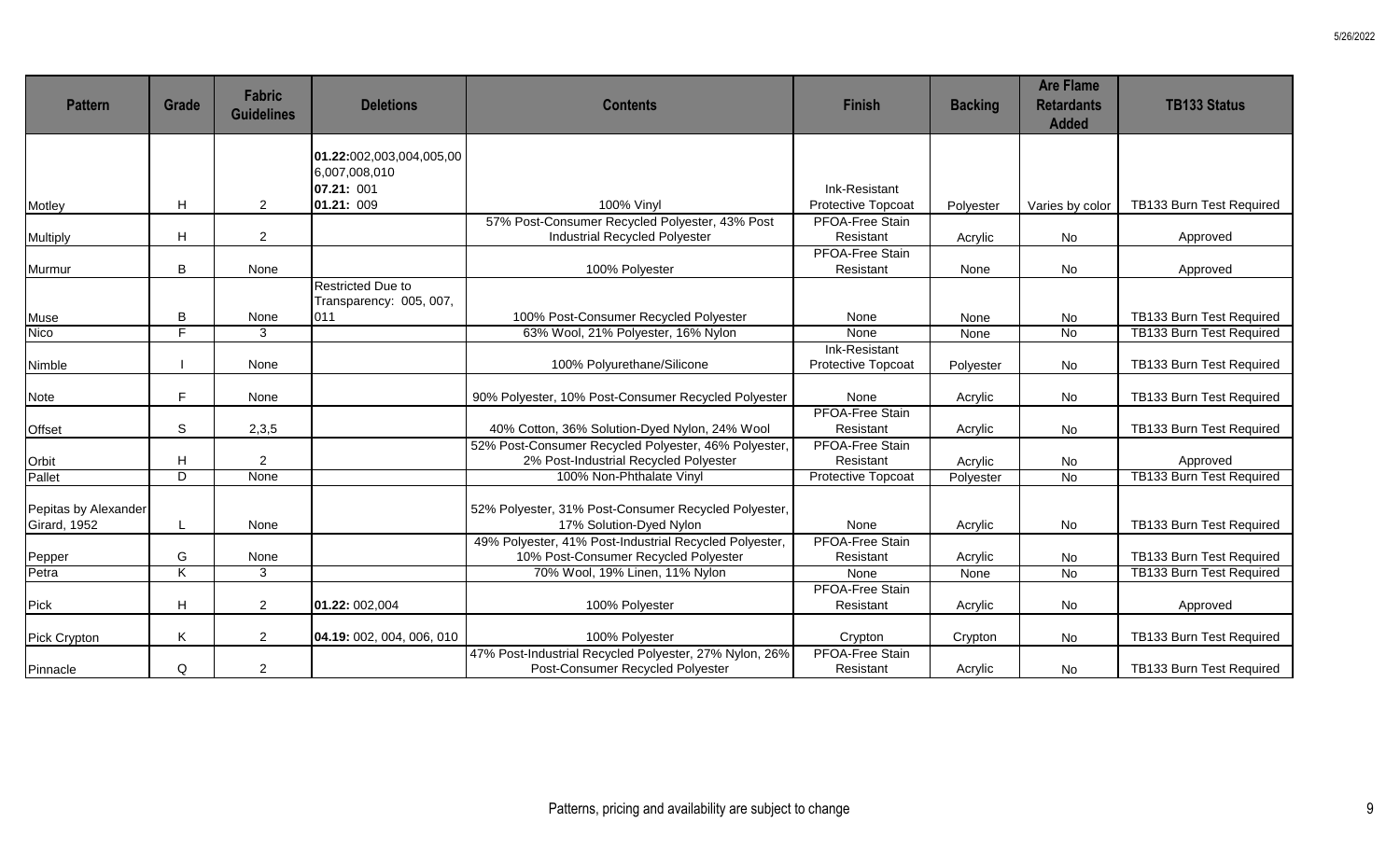| <b>Pattern</b>   | <b>Grade</b>   | <b>Fabric</b><br><b>Guidelines</b> | <b>Deletions</b>           | <b>Contents</b>                                         | <b>Finish</b>              | <b>Backing</b> | <b>Are Flame</b><br><b>Retardants</b><br><b>Added</b> | <b>TB133 Status</b>             |
|------------------|----------------|------------------------------------|----------------------------|---------------------------------------------------------|----------------------------|----------------|-------------------------------------------------------|---------------------------------|
|                  |                |                                    | 01.22: 020                 |                                                         |                            |                |                                                       |                                 |
|                  |                |                                    | 07.21: 005, 009            |                                                         |                            |                |                                                       |                                 |
|                  |                |                                    | 09.20: 001, 002, 008, 010, |                                                         |                            |                |                                                       |                                 |
|                  |                |                                    | 022, 027, 028              |                                                         |                            |                |                                                       |                                 |
|                  |                |                                    | 05.20: 008, 013            |                                                         | Ink-Resistant              |                |                                                       |                                 |
| Pitch            | G              | None                               | 04.19: 003, 006, 023, 025  | <b>100% Vinyl</b>                                       | Protective Topcoat         | Polyester      | <b>No</b>                                             | TB133 Burn Test Required        |
|                  |                |                                    | 01.22: 002, 006            |                                                         |                            |                |                                                       |                                 |
|                  |                |                                    | 01.21: 004, 007            | 53% Post-Industrial Recycled Polyester, 32% Polyester,  | PFOA-Free Stain            |                |                                                       |                                 |
| Plait            | J              | $\overline{2}$                     | 04.19:003                  | 15% Post-Consumer Recycled Polyester                    | Resistant                  | None           | No                                                    | Approved                        |
|                  |                |                                    | 01.22:006                  | 56% Post-Consumer Recycled Polyester, 24% Solution-     | PFOA-Free Stain            |                |                                                       |                                 |
| Pocket           | N              | $\overline{2}$                     | 05.20: 002, 004            | Dyed Nylon, 20% Post-Industrial Recycled Polyester      | Resistant                  | Acrylic        | <b>No</b>                                             | TB133 Burn Test Required        |
|                  |                |                                    |                            |                                                         | PFOA-Free Stain            |                |                                                       |                                 |
| Prime            | IJ             | None                               |                            | 100% Solution-Dyed Polyolefin                           | Resistant<br>Ink-Resistant | None           | No                                                    | TB133 Burn Test Required        |
| Prompt           | G              | None                               |                            | 100% Polyurethane                                       | Protective Topcoat         | Polyester      | No                                                    | TB133 Burn Test Required        |
|                  |                |                                    |                            |                                                         |                            |                |                                                       |                                 |
|                  |                |                                    |                            |                                                         |                            |                |                                                       |                                 |
|                  |                |                                    |                            | 52% Post-Industrial Recycled Polyester, 28% Post-       |                            |                |                                                       |                                 |
| Province         |                | None                               |                            | Consumer Recycled Polyester, 20% Polyester              | None                       | None           | No                                                    | TB133 Burn Test Required        |
|                  |                |                                    |                            | 84% Post-Consumer Recycled Polyester, 16% Solution-     | PFOA-Free Stain            |                |                                                       |                                 |
| Rail             |                | None                               |                            | Dyed Nylon                                              | Resistant                  | Acrylic        | No                                                    | TB133 Burn Test Required        |
|                  |                |                                    |                            |                                                         |                            |                |                                                       |                                 |
| Range            |                | None                               |                            | 63% Solution-Dyed Polyolefin, 37% Solution-Dyed Acrylic | None                       | None           | No                                                    | TB133 Burn Test Required        |
|                  |                |                                    | 01.21: 006, 009            | 43% Solution-Dyed Nylon, 36% Cotton, 21% Post-          | PFOA-Free Stain            |                |                                                       |                                 |
| Reel             | Q              | $\overline{2}$                     | 05.20: 001                 | <b>Consumer Recycled Polyester</b>                      | Resistant                  | Acrylic        | No                                                    | TB133 Burn Test Required        |
|                  |                |                                    |                            |                                                         | PFOA-Free Stain            |                |                                                       |                                 |
| Regatta<br>Relay | L              | $\overline{2}$                     | 05.20: 003, 005            | 65% Solution-Dyed Acrylic, 35% Solution-Dyed Polyester  | Resistant                  | None           | No                                                    | TB133 Burn Test Required        |
|                  | $\overline{P}$ | $\overline{2}$                     |                            | 100% Polyester                                          | None                       | Polyester      | <b>No</b>                                             | <b>TB133 Burn Test Required</b> |
|                  |                |                                    |                            | <b>100% Vinyl</b>                                       | Ink-Resistant              |                |                                                       |                                 |
| Rill             | L              | $\overline{2}$                     | 01.22: 002                 | 70% Post-Consumer Recycled Wool, 15% Polyester,         | Protective Topcoat         | Polyester      | No                                                    | TB133 Burn Test Required        |
| Roman            |                | 3                                  |                            | 10% Nylon, 5% Cellulose                                 | None                       | Cotton         | No                                                    | TB133 Burn Test Required        |
|                  |                |                                    |                            |                                                         | PFOA-Free Stain            |                |                                                       |                                 |
| Roster           |                | $\overline{a}$                     |                            | 68% Post-Consumer Recycled Polyester, 32% Polyester     | Resistant                  | Acrylic        | No                                                    | TB133 Burn Test Required        |
| Route            | G              | None                               |                            | 100% Polyester                                          | Crypton                    | Crypton        | <b>No</b>                                             | <b>TB133 Burn Test Required</b> |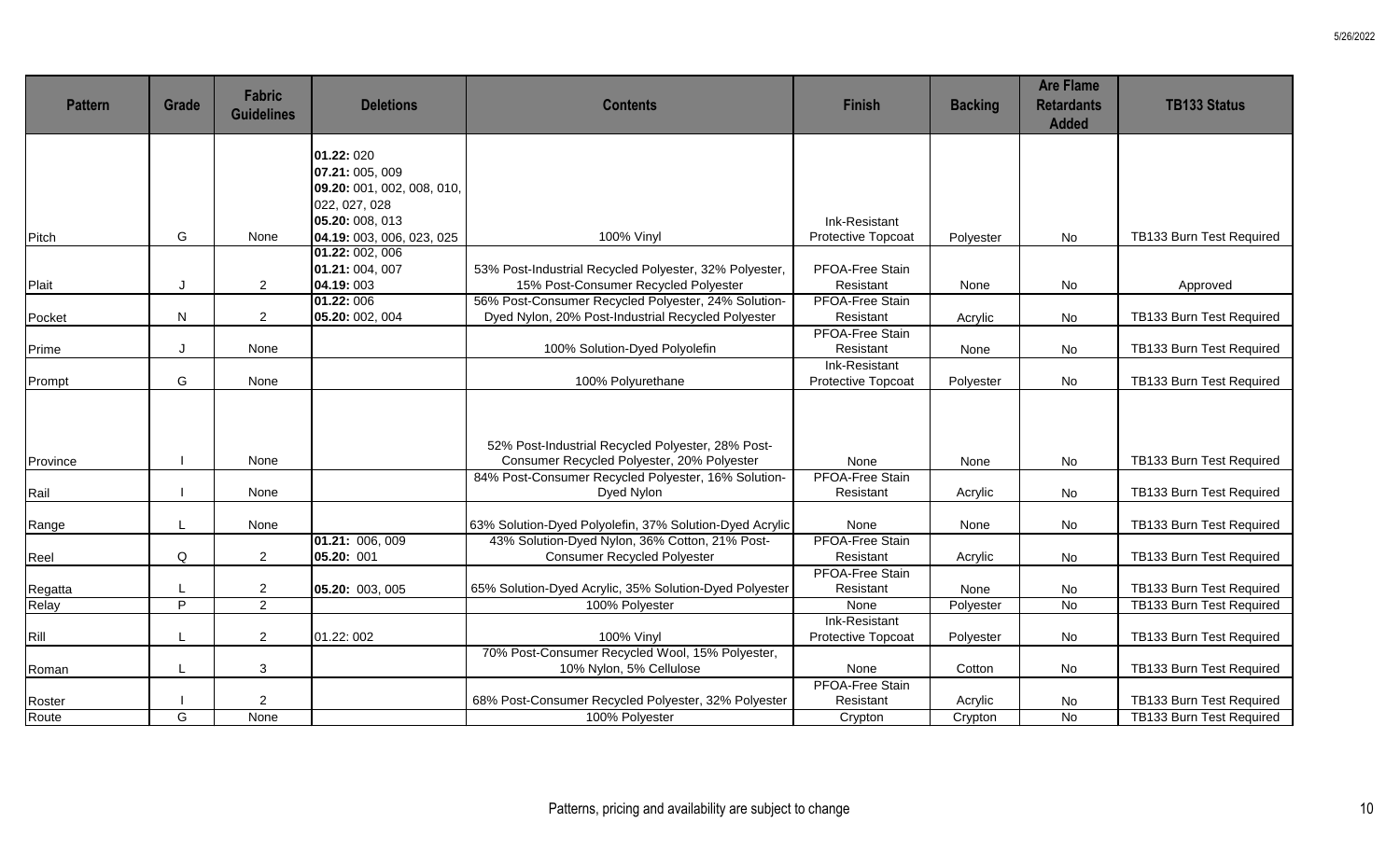| <b>Pattern</b>         | Grade          | <b>Fabric</b><br><b>Guidelines</b> | <b>Deletions</b>                                                       | <b>Contents</b>                                                                                             | <b>Finish</b>                       | <b>Backing</b>       | <b>Are Flame</b><br><b>Retardants</b><br><b>Added</b> | <b>TB133 Status</b>             |
|------------------------|----------------|------------------------------------|------------------------------------------------------------------------|-------------------------------------------------------------------------------------------------------------|-------------------------------------|----------------------|-------------------------------------------------------|---------------------------------|
|                        |                |                                    | 01.22:001,002,007,008,01<br>1,012,014,016<br>01.21: 003, 004, 006, 013 |                                                                                                             |                                     |                      |                                                       |                                 |
|                        | $\mathsf F$    |                                    | 03.20: 005, 009                                                        |                                                                                                             | PFOA-Free Stain                     |                      |                                                       |                                 |
| Rove                   |                | $\overline{2}$                     | 04.19: 010, 015, 017<br>01.22:006                                      | 100% Solution-Dyed Polyolefin                                                                               | Resistant<br><b>PFOA-Free Stain</b> | None                 | <b>No</b>                                             | TB133 Burn Test Required        |
| Rule                   | P              | $\overline{2}$                     | 05.20: 005                                                             | 67% Solution-Dyed Acrylic, 33% Solution-Dyed Polyester<br>57% Post-Industrial Recycled Polyester, 43% Post- | Resistant                           | None                 | No                                                    | TB133 Burn Test Required        |
| Runner                 | Q              | 1,2                                | 01.22: 002                                                             | <b>Consumer Recycled Polyester</b>                                                                          | Crypton Green                       | <b>Crypton Green</b> | No                                                    | TB133 Burn Test Required        |
| <b>Runner Standard</b> |                | $\overline{2}$                     | 01.22: 008,011                                                         | 57% Post-Industrial Recycled Polyester, 43% Post-<br><b>Consumer Recycled Polyester</b>                     | <b>PFOA-Free Stain</b><br>Resistant | Acrylic              | No                                                    | Approved                        |
| Scuba                  | $\overline{H}$ | None                               | 05.20: 004, 018                                                        | 100% Polyurethane                                                                                           | None                                | Polyester            | <b>No</b>                                             | <b>TB133 Burn Test Required</b> |
|                        |                |                                    | 01.22: 001<br>07.21: 006, 011<br>01.21:005                             |                                                                                                             | Ink-Resistant                       |                      |                                                       |                                 |
| Scute                  | O              | $\overline{2}$                     | 07.20: 002, 004                                                        | 100% Vinyl                                                                                                  | Protective Topcoat                  | Polyester            | <b>No</b>                                             | TB133 Burn Test Required        |
| Scuttle                | H              | None                               | 07.22: 011<br>07.21:001                                                | 100% Vinyl                                                                                                  | Ink-Resistant<br>Protective Topcoat | Polyester            | <b>No</b>                                             | TB133 Burn Test Required        |
| Sequence               | K              | 2                                  | 01.22: 008<br>05.20: 002                                               | 100% Solution-Dyed Polyolefin                                                                               | PFOA-Free Stain<br>Resistant        | None                 | No                                                    | TB133 Burn Test Required        |
| Sendal                 | Κ              | $\overline{2}$                     |                                                                        | 54% Polyester, 46% Post-Consumer Recycled Polyester                                                         | PFAS-FREE WATER<br><b>REPELLENT</b> | Acrylic              | No                                                    | TB133 Burn Test Required        |
|                        |                |                                    |                                                                        | 41% Post-Consumer Recycled Polyester, 37% Post-                                                             |                                     |                      |                                                       |                                 |
| Shadow                 | H              | None                               |                                                                        | Industrial Recycled Polyester, 22% Polyester                                                                | Crypton Green                       | <b>Crypton Green</b> | No                                                    | TB133 Burn Test Required        |
| Sheen                  |                | None                               | 04.19: 001, 006, 008, 012,<br>013, 014, 015                            | 100% Polyurethane                                                                                           | None                                | Polyester            | <b>No</b>                                             | TB133 Burn Test Required        |
| Sift                   | N              | None                               |                                                                        | 43% Cotton, 33% Polyester, 9% Rayon, 8% Linen, 7%<br>Nylon                                                  | None                                | None                 | No                                                    | TB133 Burn Test Required        |
| Skein                  | H              | None                               | 01.22: 001,004,011<br>05.20: 005                                       | 56% Post-Consumer Recycled Polyester, 44% Polyester                                                         | <b>PFOA-Free Stain</b><br>Resistant | Acrylic              | No                                                    | Approved                        |
| Soft Tweed             | N              | None                               | 05.20: 001, 006, 007                                                   | 44% Linen, 22% Cotton, 20% Acrylic, 8% Bamboo<br>Viscose, 6% Nylon                                          | None                                | None                 | No                                                    | TB133 Burn Test Required        |
| Sort                   | F              | None                               | 07.20: 009                                                             | 100% Vinyl                                                                                                  | <b>Protective Topcoat</b>           | Polyester            | <b>No</b>                                             | <b>TB133 Burn Test Required</b> |
| Span                   |                | 2, 3                               | 01.22: 007                                                             | 50% Solution-Dyed Nylon, 50% Solution-Dyed Post-<br>Industrial Recycled Nylon                               | None                                | Acrylic              | No                                                    | Approved                        |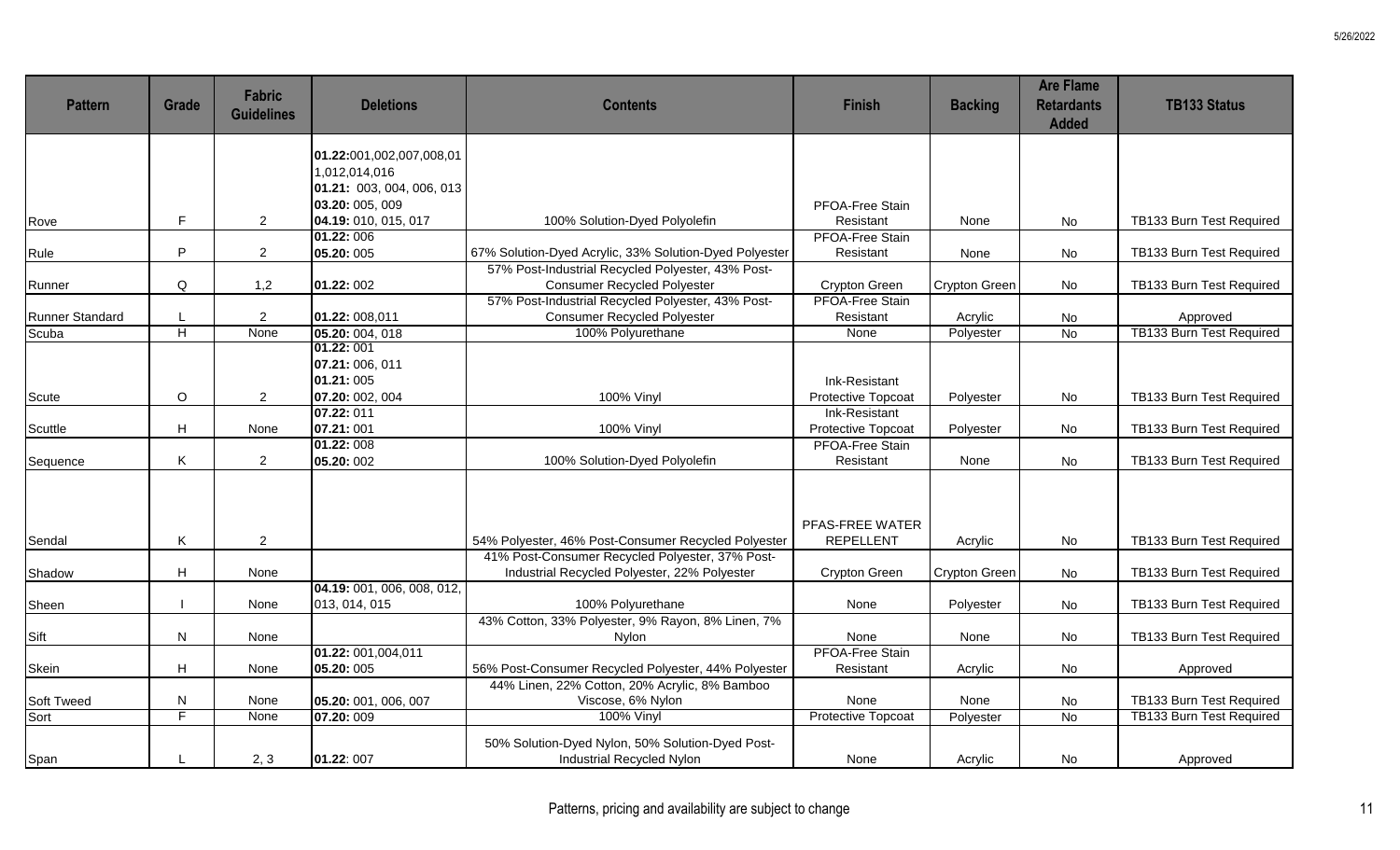| <b>Pattern</b>        | Grade          | <b>Fabric</b><br><b>Guidelines</b> | <b>Deletions</b>           | <b>Contents</b>                                                           | <b>Finish</b>            | <b>Backing</b>         | <b>Are Flame</b><br><b>Retardants</b><br><b>Added</b> | <b>TB133 Status</b>                                  |
|-----------------------|----------------|------------------------------------|----------------------------|---------------------------------------------------------------------------|--------------------------|------------------------|-------------------------------------------------------|------------------------------------------------------|
|                       | G              |                                    |                            |                                                                           | Ink-Resistant            |                        |                                                       |                                                      |
| Splay                 |                | None                               | 02.22: 007                 | 100% Vinyl                                                                | Protective Topcoat       | Polyester              | No                                                    | TB133 Burn Test Required                             |
|                       |                |                                    | 07.21: 001, 004            |                                                                           |                          |                        |                                                       |                                                      |
|                       |                |                                    | 06.21: 002                 |                                                                           |                          |                        |                                                       |                                                      |
|                       |                |                                    | 05.21: 005                 |                                                                           | PFOA-Free Stain          |                        |                                                       |                                                      |
| Spry                  | F              | $\overline{2}$                     | 01.21: 008                 | 100% Polyester                                                            | Resistant                | Acrylic                | No                                                    | TB133 Burn Test Required                             |
|                       |                |                                    |                            |                                                                           | <b>Ink-Resistant</b>     |                        |                                                       |                                                      |
| <b>Stature</b>        | G              | None                               | 04.19: 006, 012            | <b>100% Vinyl</b>                                                         | Protective Topcoat       | Polyester              | No                                                    | TB133 Burn Test Required                             |
|                       |                |                                    | 01.22: 005,006,007,012     |                                                                           |                          |                        |                                                       |                                                      |
|                       |                |                                    | 01.21:001                  |                                                                           |                          |                        |                                                       |                                                      |
|                       |                |                                    | 05.20:008                  |                                                                           |                          |                        |                                                       |                                                      |
|                       |                |                                    | 03.20: 002                 | 46% Polyester, 35% Post-Industrial Recycled Polyester,                    | PFOA-Free Stain          |                        |                                                       |                                                      |
| Steady                | H              | 5                                  | 04.19: 003, 010            | 19% Post-Consumer Recycled Polyester                                      | Resistant                | Acrylic                | <b>No</b>                                             | Approved                                             |
|                       |                |                                    | 01.21: 001, 011            |                                                                           |                          |                        |                                                       |                                                      |
|                       |                |                                    | 05.20: 004, 005            |                                                                           |                          |                        |                                                       |                                                      |
|                       |                |                                    | 03.20: 002                 | 46% Polyester, 35% Post-Industrial Recycled Polyester,                    |                          |                        |                                                       |                                                      |
| <b>Steady Crypton</b> | Κ              |                                    | 04.19:010                  | 19% Post-Consumer Recycled Polyester                                      | Crypton Green            | <b>Crypton Green</b>   | No                                                    | TB133 Burn Test Required                             |
|                       |                |                                    | 05.20: 005, 009            |                                                                           |                          | Polyester/             |                                                       |                                                      |
| Strum                 |                | None                               | 04.19:003                  | 100% Polyurethane                                                         | None                     | Cotton                 | Varies by color                                       | TB133 Burn Test Required                             |
|                       |                |                                    |                            | 30% Post-Consumer Recycled Polyester, 20% Solution-                       | <b>PFOA-Free Stain</b>   |                        |                                                       |                                                      |
| Sundry                |                | None                               |                            | Dyed Nylon, 18% Rayon, 16% Polyester, 16% Wool                            | Resistant                | Acrylic                | No                                                    | TB133 Burn Test Required                             |
| Switch                |                | None                               |                            | 100% Polyester                                                            | None                     | None                   | $\overline{N}$                                        | <b>TB133 Burn Test Required</b>                      |
| Swivel                | Q              | $\overline{2}$                     |                            | 42% Polyester, 29% Cotton, 29% Rayon                                      | Crypton                  | Crypton                | <b>No</b>                                             | TB133 Burn Test Required                             |
|                       |                |                                    |                            | 55% Post-Consumer Recyled Polyester, 26% Solution-                        | <b>PFOA-Free Stain</b>   |                        |                                                       |                                                      |
| Tend                  | $\overline{M}$ | None<br>3                          |                            | Dyed Nylon, 19% Post-Industrial Recycled Polyester<br>90% Wool, 10% Nylon | Resistant<br><b>NONE</b> | Acrylic<br><b>NONE</b> | No<br>No                                              | TB133 Burn Test Required<br>TB133 Burn Test Required |
| Terra                 |                |                                    | 01.22:                     |                                                                           |                          |                        |                                                       |                                                      |
|                       |                |                                    | 002,005,006,007,008        |                                                                           | PFOA-Free Stain          |                        |                                                       |                                                      |
| Tilt                  | P              | $\overline{2}$                     | 05.20: 001, 003, 004       | 56% Cotton, 35% Polyester, 9% Rayon                                       | Resistant                | Acrylic                | No                                                    | TB133 Burn Test Required                             |
|                       |                |                                    |                            |                                                                           |                          |                        |                                                       |                                                      |
|                       |                |                                    | 01.21: 020                 |                                                                           |                          |                        |                                                       |                                                      |
|                       |                |                                    | 05.20: 009, 016            | 50% Solution-Dyed Nylon, 50% Solution-Dyed Post-                          | PFOA-Free Stain          |                        |                                                       |                                                      |
| Trait                 |                | 3,5                                | 04.19: 001, 019, 022, 023  | Industrial Recycled Nylon                                                 | Resistant                | Acrylic                | No                                                    | Approved                                             |
|                       |                |                                    | <b>Restricted Due to</b>   | 48% Polyester, 31% Post-Industrial Recycled Polyester, 21% Post-          |                          |                        |                                                       |                                                      |
| Transmit              | C              | 0                                  | Transparency: 001,002, 003 | <b>Consumer Recycled Polyester</b>                                        | None                     | Acrylic                | No                                                    | TB133 Burn Test Required                             |
|                       |                |                                    |                            |                                                                           | <b>PFOA-Free Stain</b>   |                        |                                                       |                                                      |
| Transport             | N              | None                               | 04.19: 003, 004            | 48% Rayon, 32% Polyester, 20% Linen                                       | Resistant                | Polyester              | No                                                    | TB133 Burn Test Required                             |